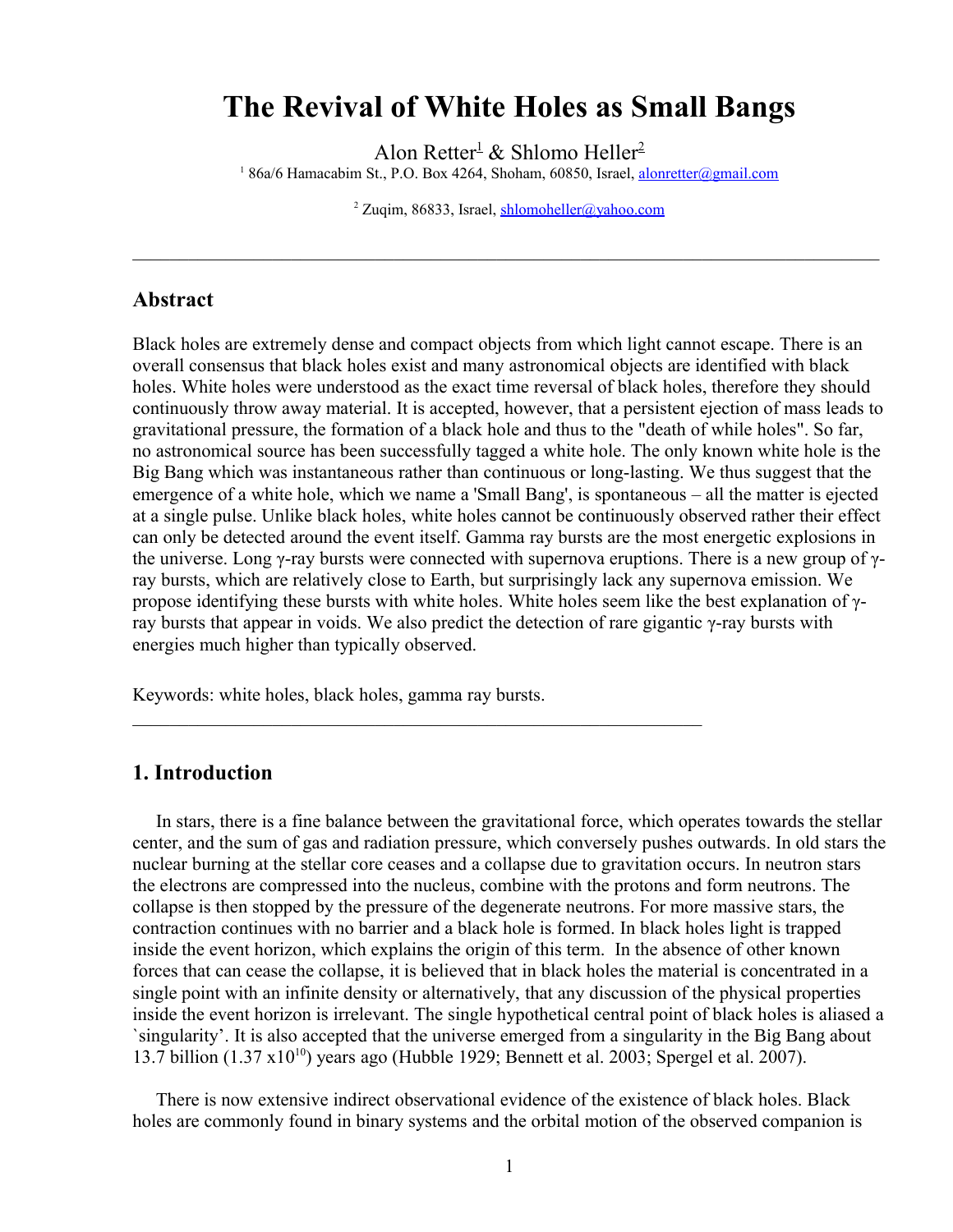used to estimate the mass of the obscured black hole (e.g. Ritter & Kolb 1998). It is even believed that most, perhaps all galaxies have a gigantic black hole at their center (Rees & Volonteri 2007). Certain observed types of supernova outbursts were identified with the collapsing end process of massive stars, and the supernova phenomenon was related with the detection of high energy γ-ray bursts as well (Woosley & Bloom 2006; Hjorth & Bloom 2011). The theoretical development of black holes led to the hypothesis that white holes should exist. Converse to matter-attracting black holes, in white holes material is spilled out of the singularity (Novikov 1965; Ne'eman 1965). These objects were described as 'lagging cores', parts of the initial Big Bang, long delayed in their expansion.

 White holes were understood as the time reversal of black holes, and therefore, it was believed that they should persistently throw away matter, and be detected much easier than the dark black holes. Initially, white holes were even proposed as an explanation of the brightest objects in the universe - quasars and active galactic nuclei. It was concluded, however, that in white holes that continuously eject matter, a blue sheet of accreted highly accelerated matter will be formed at the event horizon of the white hole due to its gravitational force. The gravitational interaction between the white hole and the accreted material, will lead to an exponential suppression of the white hole emission. This will be the death of the white hole and a black hole will be generated (Eardley 1974; Ori & Poisson 1994). Indeed, while there is strong evidence of the presence of black holes, so far not a single astronomical object has been convincingly associated with a white hole. It can be said that white holes are literally dead.

#### **2. The revival of white holes**

 It was proposed that the universe itself is a white hole (Gibbs 1998; Berman 2007). We believe that if the birth of the universe, the Big Bang, was a gigantic white hole, a weaker white hole, which we alias a 'Small Bang' should behave alike. The universe is believed to be born in a sudden moment. Similarly, we suggest that the appearance of a white hole should be immediate. Before this event happens, the white hole has no definite coordinates in space-time, and thus no gravitational effect on the environment of its destined eruption location. In contrast to previous claims, no white hole would spill out material for a long interval of time. Instead, like the birth of the universe itself, this process should be sudden, unpredicted and a single occasion event. Note that the best way to avoid the expected death of white holes is to eject all matter at a single instance (Blau 1989). We claim that white holes cannot be continuously observed as black holes. They can only be detected soon after they show up. We argue that white holes are not real astronomical objects. They are only a short window, through which material / energy is spilled out once. When a large amount of mass is ejected, the gravitational force, which is being expressed through mass, may eventually lead to a collapse and to the formation of a black hole, as was formerly concluded, but white holes cannot be destroyed after they are born, because their appearance is instantaneous. We believe that white holes are like birth – the baby can die, but not the birth itself.

 How can white holes be detected? They should be highly energetic, with a large range in intensities, very fast and they can show up anywhere in space – close to Earth or at large distances. White holes can be born during the early stages of the universe, later on during the universe evolution and even today. In addition, they may occur both in dense or in isolated regions. All these requirements are met in γ-ray bursts.

# **3. Explaining a new class of Gamma-ray bursts by white holes**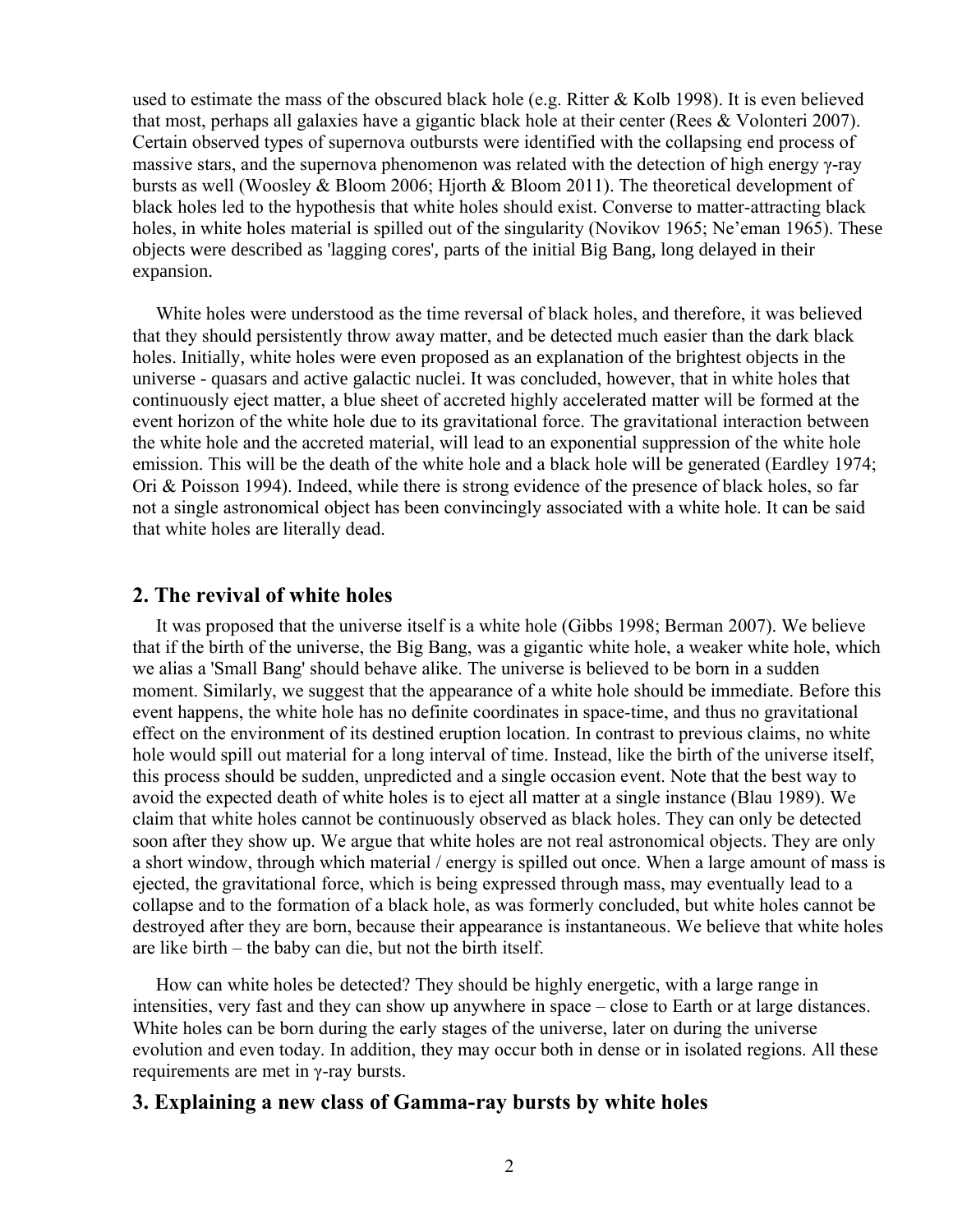Gamma ray bursts (GRBs) were first detected about 40 years ago (Klebesadel et al. 1973). They are the most energetic explosions in the universe since the Big Bang. Many dozen models have been offered for the formation of GRBs, including white holes (Narlikar et al. 1974; Narlikar, & Appa Rao 1975; Ramadurai 2001). Extensive observations by satellites led to their division into two broad classes: short GRBs, whose  $\gamma$ -ray emission lasts less than two seconds and long GRBs, whose  $\gamma$ -ray radiation can be observed up to about one thousand seconds (Kouveliotou et al. 1993). Many long GRBs have been associated with supernova outbursts, and it is now accepted that long GRBs occur during the fatal stages of massive stars, when they explode and appear as supernovae. Short GRBs are explained by the merger of two compact stars - a neutron star with a black hole or with a second neutron star (Piran 1992; Panaitescu 2006). Long GRBs are more distant than short GRBs and thus carry more energy.

 Recent observations suggest that there is a third new class of GRBs. The prototype of this group is GRB 060614. Its γ-ray emission lasted about 102 seconds similar to long GRBs, yet it shared many observational features with short GRBs. Despite its small red-shift, z=0.13, which means a relatively small distance to the observers, no supernova emission was seen from the source down to limits lower than any known supernova of its kind, and hundred of times fainter than the archetypical SN 1998bw (Galama et al. 1998). It was thus proposed that GRB 060614 as well as its twin GRB 060505 belong to a new class of bursters that require a novel model of explosion (Gal-Yam et al. 2006; Della Valle et al. 2006; Jakobsson & Fynbo 2007; Chattopadhyay et al. 2007; Caito et al. 2009). A new model for these GRBs was suggested, in which some cases of mergers between a massive white dwarf and a neutron star produce long-duration GRBs with no accompanying supernova (King et al. 2007). It was alternatively proposed that GRB 060614 might be produced by the tidal disruption of a star by an intermediate-mass black hole (Lu et al. 2008).

 We propose that the new group of GRBs and many other GRBs can be explained by the instantaneous birth of white holes and the ejection of a large amount of matter. The white hole blast (or the probable formation of the black hole, which also happens in supernovae and compact stellar mergers) can account for the observed γ-ray emission as well as for other observational features of GRBs. White hole events are not connected with a supernova outburst, so this model easily explains the lack of supernova features in the members of the new class of GRBs. White holes seem like a natural explanation of GRBs that appear in isolated areas or voids, while merger scenarios between any various combinations of stars should only occur in populated areas. We thus further argue that supernova-less GRBs at high red-shifts, in which the lack of supernova emission is explained by poor observability, could be white holes as well.

For GRB 060614 the γ-ray fluence was 2 x 10<sup>5</sup> ergs cm<sup>-2</sup>, which corresponds to an isotropic γ-ray energy release of  $\sim$ 1 x 10<sup>51</sup> ergs in the 1 keV - 10 MeV range in the GRB rest frame. For a radiation efficiency of 0.1, the isotropic kinetic energy is then 1 x  $10^{52}$  ergs (Gehrels et al. 2006). This yields a low white hole mass of  $\sim$ 0.005 M<sub>o</sub>, so this GRB may represent a white hole that emitted material of the order of some fraction of the solar mass. If indeed white holes exist, like black holes they could be found in all scales – from masses lower than the solar mass scale and up to a typical galaxy mass or even up to a few portions of the universe mass. If galaxy size white holes can blast they should eject all the mass at a single instance as the Big Bang and low mass white holes. It is, however, noted that it is very likely that similar to the distribution of black holes as a function of mass, the frequency of white holes decreases sharply with mass and maybe also with time since the Big Bang. This suggestion together with the proposed short window of white holes appearance may explain why gigantic GRBs are not regularly observed in the universe. They are expected to be very rare in comparison to those with a mass of order of the sun or a fraction of it.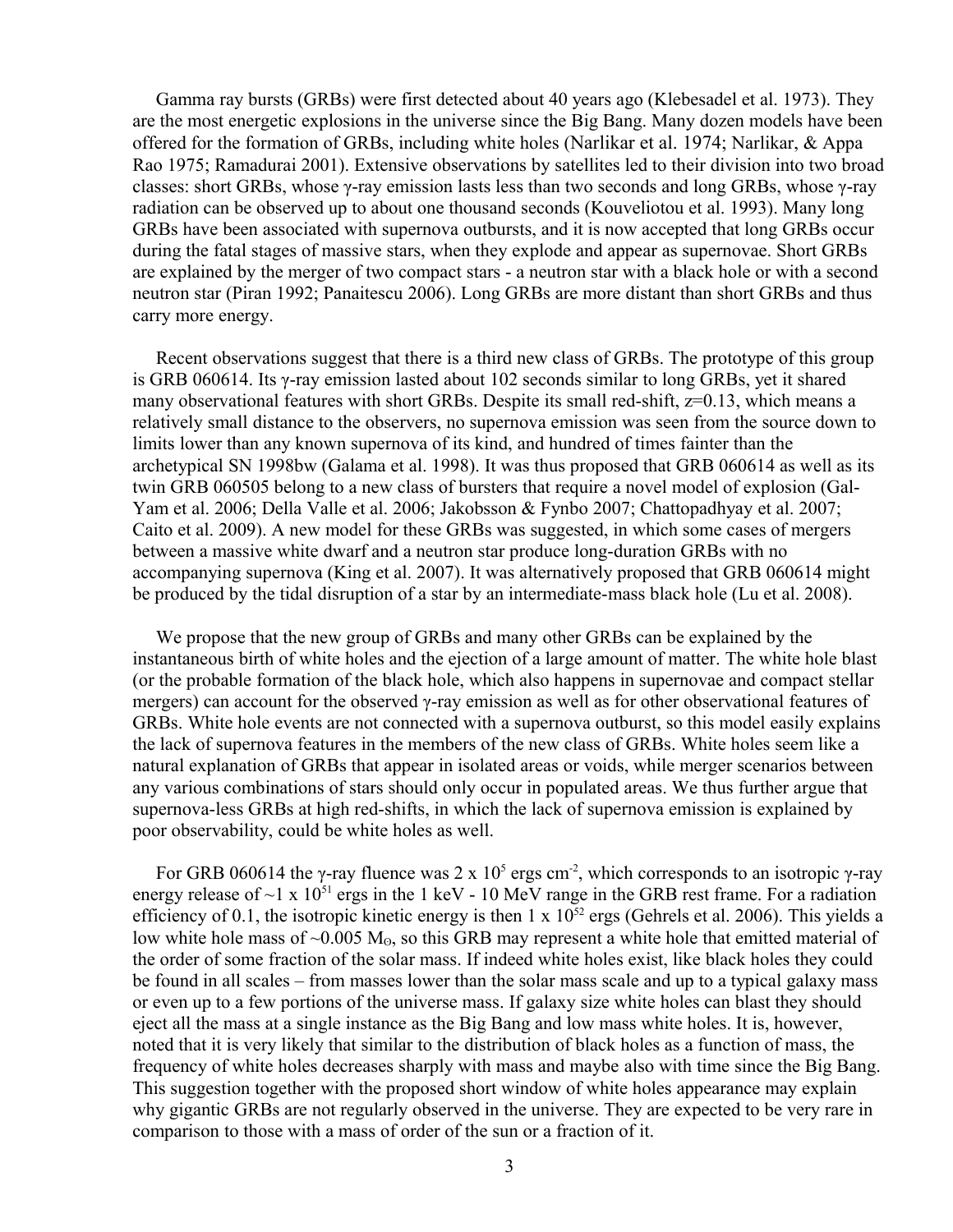### **4. Summary and conclusions**

1. We propose that white holes indicate the spontaneous ejection of energy / matter similar to the Bing Bang. Unlike black holes they cannot be continuously observed, rather they can only be detected around the event itself.

2. White holes can appear anywhere and anytime, and only after they are born, there can be an interaction of the ejected matter with universal material. They are instantaneous and do not extend in time. Thus, the alleged instability of white holes and their extremely fast death because of the exponential growth of accreted matter around them are not precise.

3. The observed wealth of different types of Gamma ray burst sources may contain appearance events of white holes. These should not be associated with supernova eruptions, and may occur both in galaxies and in voids. The new group of GRBs that are long, close and lack any supernova emission, is naturally explained by white hole blasts. The presence of GRBs with energies much larger than presently observed is predicted, but these could be quite rare.

# **Acknowledgements**

The anonymous referee is acknowledged for many wise comments which improved the paper.

# **References**

Blau, S.K. 1989, Phys. Rev. D, 39, 2901 Bennett, C.L. et al. 2003, ApJS, 148, 1 Berman, M.C. 2007, Ap&SS, 311, 359 Caito, L. et al. 2009, A&A, 498, 501 Chattopadhyay, T., Misra, R., Chattopadhyay, A.K., & Naskar, M. 2007, ApJ, 667, 1017 Della Valle, M. et al. 2006, Nat, 444, 1050 Eardley, D.M. 1974, Phys. Rev. Let., 33, 442 Galama T.J. et al. 1998, Nat, 395, 670 Gal-Yam, A. et al. 2006, Nat, 444, 1053 Gehrels, N. et al. 2006, Nat, 444, 1044 Gibbs, P. 1998, (arXiv:gr-qc/9803014) Hjorth, J., & Bloom, J. S. 2011, in press, The Gamma-Ray Burst – Supernova Connection. GAMMA-RAY BURSTS, eds. C. Kouveliotou, R. A. M. J. Wijers, & S. E. Woosley, Cambridge University Press, **9**, (http://arxiv.org/abs/1104.2274) Hubble, E. 1929, '*Proc. of the National Academy of Sciences of the USA*, 15/3, 168 Jakobsson, P., & Fynbo, P.U. 2007, New Astronomy Reviews, in press (astro-ph/0704.1421) King, A., Olsson, E., & Davies, M.B. 2007, MNRAS, 374, L34 Klebesadel, R.W., Strong I.B., & Olson, R.A. 1973, ApJ, 182, L85 Kouveliotou, C. et al. 1993, ApJ. 413, L101 Lu, Y., Huang, Y.F., & Zhang, S.N. 2008, ApJ, 684, 1330 Narlikar, J.V., & Appa Rao, M.V.K. 1975, Ap. Sp. Sci, 35, 321 Narlikar, J.V., Appa Rao, M.V.K., & Dadich, N. 1974, Nat, 251, 590